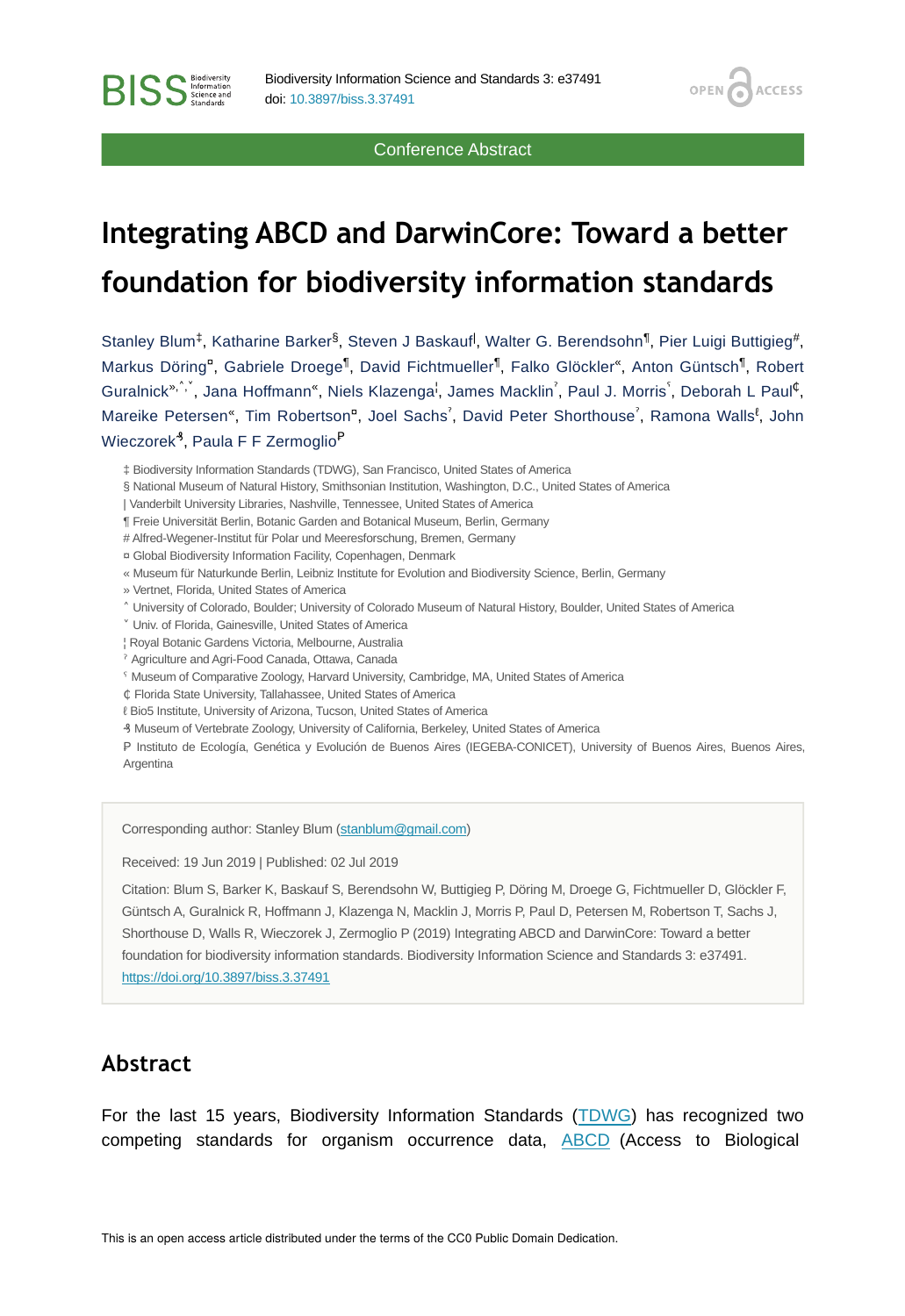Collections Data; Holetschek et al. 2012) and [DarwinCore](http://www.tdwg.org/standards/450) (Wieczorek et al. 2012). These two representations emerged from contrasting strategies for mobilizing information about organism occurrences (also commonly called species occurrence data). ABCD was capable of representing details of more kinds of information, but was necessarily more complicated. DarwinCore, on the other hand, was simpler but more limited in its ability to represent data of different kinds and formats. TDWG endorsed both standards because the different projects and communities that generated them remained dedicated to their different strategies and tool sets, and the Global Biodiversity Information Facility [\(GBIF](https://gbif.org)) developed the ability to integrate data published in either standard.

Since their inceptions, DarwinCore and ABCD have become more similar. DarwinCore has gotten more complicated through the addition of terms and has begun to assign terms to classes. ABCD is now expressed in [RDF](https://www.w3.org/RDF/) (Resource Description Framework), potentially enabling re-use of terms with alternative structures among classes. At the same time, methodologies for conceptual modeling and representing complex scientific data have continued to evolve. In particular, a suite of modeling and data representation methods related to [linked data](https://www.w3.org/standards/semanticweb/data) and the [semantic web](https://www.w3.org/standards/semanticweb/), i.e., RDF, [SKOS](https://www.w3.org/TR/2009/REC-skos-reference-20090818/) (Simple Knowledge Organization System), and [OWL](https://www.w3.org/OWL/) (web Ontology Language), promise to make it easier for us to reconcile shared concepts among different representations or schemas.

A mapping between ABCD 2.1 and DarwinCore has existed since before 2005.\*1 ABCD 3.0 and DarwinCore are both now represented in RDF. In addition, the [BioCollections](https://bioportal.bioontology.org/ontologies/BCO) [Ontology](https://bioportal.bioontology.org/ontologies/BCO) (BCO) covers many of the shared concepts and is derived from the [Basic Formal](https://bioportal.bioontology.org/ontologies/BFO) [Ontology](https://bioportal.bioontology.org/ontologies/BFO) (BFO), an upper level ontology that has oriented many other biomedical ontologies. Reconciling ABCD and DarwinCore through alignment with BCO (in the [OBO](http://www.obofoundry.org/) [Foundry](http://www.obofoundry.org/); Smith et al. 2007) would better connect TDWG standards to other domains in biology. We appreciate that many working scientists and data managers perceive ontologies as overly complicated. To mitigate the steep learning curve associated with ontologies, we expect to create simpler application profiles or schemas to guide and serve narrower communities of practice within the wider biodiversity domain. We also plan to integrate the current work of the Taxonomic Names and Concepts Interest Group and thereby eliminate the redundancy between DarwinCore and [Taxonomic Concepts Transfer](http://www.tdwg.org/standards/117) [Schema](http://www.tdwg.org/standards/117) (TCS; Kennedy et al. 2006).

At the time of this writing, we have only agreements from the authors (i.e., conveners of relevant TDWG Interest Groups and other key stakeholders) to collaborate in pursuit of these common goals. In this presentation we will give a more detailed description of our objectives and products, the methods we are using to achieve them, and our progress to date.

#### **Keywords**

metadata, data model, schema ingtegration, ontology, RDF, OWL, natural history collections, taxonomic concepts, semantic web, linked data